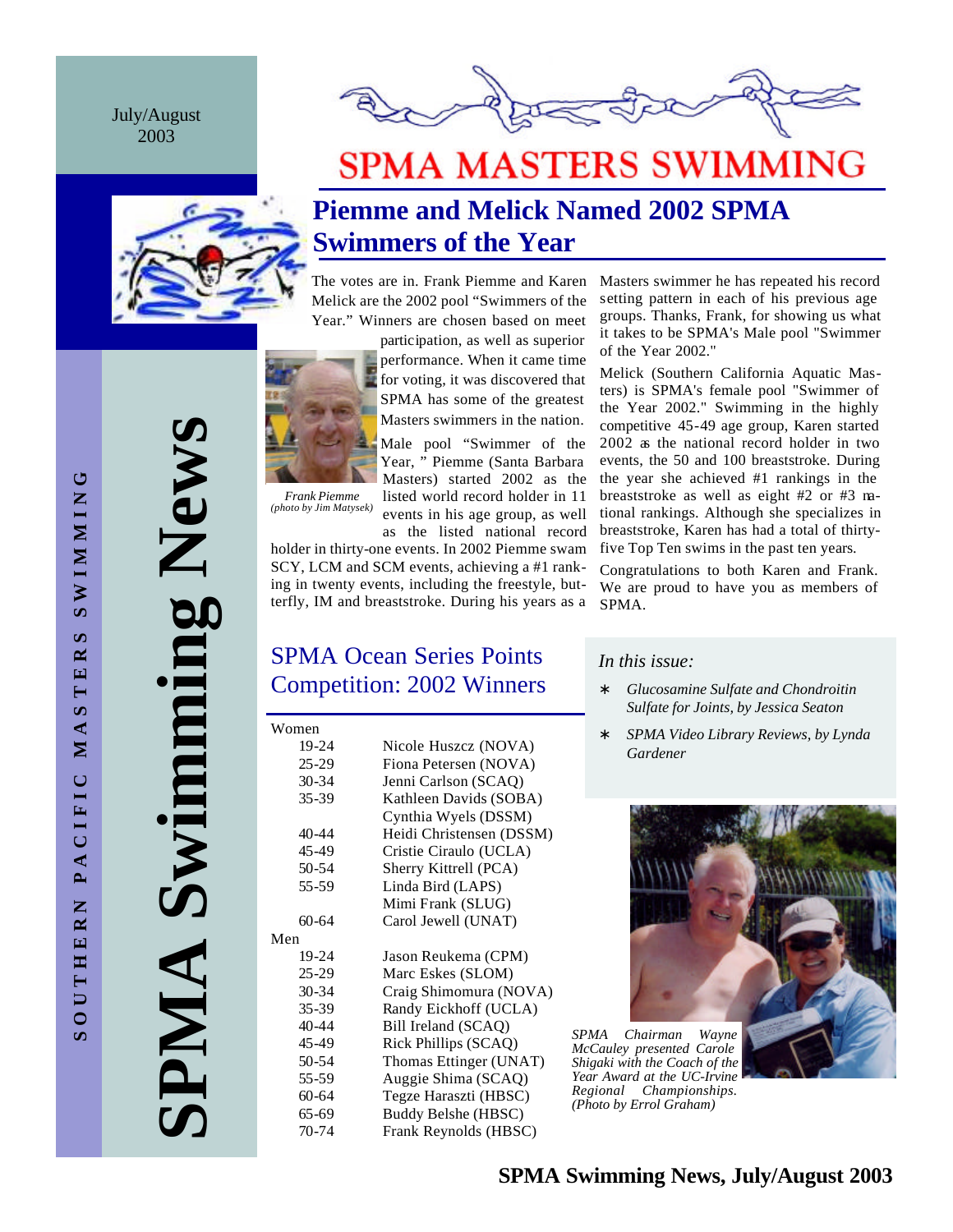## SWIM FOR LIFE!

#### **SANTA BARBARA, VENTURA, KERN, SAN LUIS OBISPO**

ARROYO GRANDE: South County Aq Waves Mark Bennett (805) 478-0202; marben009@yahoo.com<br>ATASCADERO: Kennedy Aquatics Jennifer Brown (805) 466-6775; jennicraig@tcsn.net Jennifer Brown (805) 466-6775; jennicraig@tcsn.net<br>Evelina Steele (661) 663-9884 BAKERSFIELD: Golden Wave Masters<br>BAKERSFIELD SWIM CLUB Keith Moore (661) 637-1403; www.bakersfieldswimclub.org<br>Bruce Brown (805) 383-6927 CAMARILLO: Pleasant Valley Swim Club<br>OJAI: Ojai Masters OJAI: Ojai Masters Malchia Olshan (805) 646-1091, gjaidar@aol.com PASO ROBLES: North County Aquatics Matt Brown (805) 239-3013, swimnca@aol.com; www.northcountyaquatics.com<br>SAN LUIS OBISPO: TRISLO Roadrunners Roger Warnes (805) 544-2385; coachwtrislo@aol.com; www.trislo.com SAN LUIS OBISPO: TRISLO Roadrunners Roger Warnes (805) 544-2385; coachwtrislo@aol.com; www.trislo.com<br>SAN LUIS OBISPO MASTERS Lynne Anderson (805) 541-2585; iswimslo@yahoo.com; www.sloseaha SAN LUIS OBISPO MASTERS<br>
SANTA BARBARA: UCSB Masters Brandon Seider (805) 893-2505, brandon.seider@athletics.ucsb.edu<br>
Brandon Seider (805) 893-2505, brandon.seider@athletics.ucsb.edu Brandon Seider (805) 893-2505, brandon seider@athletics.ucsb.edu<br>William Robert (805) 966-9757 SANTA BARBARA MASTERS SANTA MARIA SWIM CLUB Michael Ashmore (805) 349-8980, (805) 928-9655; santamariaswim@aol.com<br>SANTA PAULA: Heritage Valley Masters Cindy Blatt (805) 524-5157; cmswm@aol.com SANTA PAULA: Heritage Valley Masters Cindy Blatt (805) 524-5157; cmswm@aol.com<br>THOUSAND OAKS: Daland Masters Peter Daland (805) 523-3207, 495-5210; peter © THOUSAND OAKS: Daland Masters Peter Daland (805) 523-3207, 495-5210; peter@dalandswim.com<br>Peter Daland (805) 523-3207, 495-5210; peter@dalandswim.com<br>Peter Daba Anderson (805) 654-6400 ext.1345; banderson@vcccd.net VENTURA AQUATIC CLUB Bob Anderson (805) 654-6400 ext.1345; banderson @vcccd.net<br>VENTURA COUNTY MASTERS Ken Grey (805) 650-0400; gobuena @aol.com Ken Grey (805) 650-0400; gobuena@aol.com **NORTH LOS ANGELES COUNTY**  GLENDALE: Adult Aquaphobia Swim Center Paul Lennon, (800) 200-SWIM, prlennon@earthlink.net<br>GRANADA HILLS: CSUN Masters Edward Lapporte (818) 667-6389, (818) 363-3858; elapp GRANADA HILLS: CSUN Masters Edward Lapporte (818) 667-6389, (818) 363-3858; elapporte@aol.com<br>PASADENA: Caltech Masters Suzanne Dodd (626) 449-7536; sdodd@ipac.caltech.edu PASADENA: Caltech Masters Suzanne Dodd (626) 449-7536; sdodd@ipac.caltech.edu<br>PASADENA: Rose Bowl Masters Gary Anderson (626) 397-4993; www.rosebowlaquatics. PASADENA: Rose Bowl Masters Gary Anderson (626) 397-4993; www.rosebowlaquatics.com<br>SANTA CLARITA MASTERS Rob Harbo (661) 290-2204; pool: (661) 284-1470 or (661) 28 SANTA CLARITA MASTERS Rob Harbo (661) 290-2204; pool: (661) 284-1470 or (661) 284-1471<br>WOODLAND HILLS: Southwest Aq Masters Fred Shaw (818) 347-1637; swamfred@aol.com; www.swam.us Fred Shaw (818) 347-1637; swamfred@aol.com; www.swam.us **SOUTH LOS ANGELES COUNTY**  CULVER CITY: SCAQ SCAQ Office (310) 390-5700; www.swim.net/scaq<br>EL SEGUNDO MASTERS Diane Graner-Gallas (310) 379-9109; diane.gallas @ Diane Graner-Gallas (310) 379-9109; diane.gallas@verizon.net<br>Marcel Rinzler EL SEGUNDO: Play Hard Swim Hard<br>HAWTHORNE: South Bay Swim Team HAWTHORNE: South Bay Swim Team Kathy Davids (310) 643-6523, www.southbayswimteam.org<br>HOLLYWOOD: Hollywood Wilshire YMCA Ricardo Espinoza (213) 639-7537; ricardoespinoza@ywcala. HOLLYWOOD: Hollywood Wilshire YMCA Ricardo Espinoza (213) 639-7537; ricardoespinoza@ywcala.org<br>
LA: City of Los Angeles Masters Ricardo Vera (323) 906-7953; rvera@rap.lacity.org<br>
LA: USC Trojan Masters Lynda Gilbert (213) Ricardo Vera (323) 906-7953; rvera@rap.lacity.org LA: USC Trojan Masters Lynda Gilbert (213) 626-1022 lyn\_swim@yahoo.com<br>
LA DOWNTOWN & WEST: SCAQ SCAQ Office (310) 390-5700; www.swim.net/scaq SCAQ Office (310) 390-5700; www.swim.net/scaq<br>Timothy Sharpe (323) 954-1100 LA MID WILSHIRE: Meridian Swim Club<br>LA WEST: UCLA Bruin Masters LA WEST: UCLA Bruin Masters Gerry Rodrigues (310) 645-5937; www.idyll.org/~henryh/bruinmasters LONG BEACH: Shore Aquatics SCAQ Office (310) 390-5700; www.swim.net/scaq SCAQ Office (310) 390-5700; www.swim.net/scaq LONG BEACH Swim Club Tom Trapp<br>
LONG BEACH: Beach Swim Club Masters Beach Swim Club hotline (562) 597-9744 LONG BEACH: Beach Swim Club Masters<br>LONG BEACH: Grunions Sergio Rodriguez (562) 252-0220, info@lbgrunions.com; www.lbgrunions.com<br>DeAnne Preyer (310) 372-3762 RANCHO PALOS VERDES: Zenith Aquatics SANTA MONICA: SCAQ SCAQ Office (310) 390-5700; www.swim.net/scaq SOUTHGATE MASTERS Patricia Mitchell (323) 563-5753; southgatepark@yahoo.com<br>
TORRANCE : LA Peninsula Swimmers Michael Hamm (310) 993-4977; swimdude41@aol.com TORRANCE : LA Peninsula Swimmers Michael Hamm (310) 993-4977; swimdude41@aol.com VENICE & WESTCHESTER: SCAQ SCAQ Office (310) 390-5700; www.swim.net/scaq<br>WEST HOLLYWOOD AQUATICS Carl Anhalt (310) 288-6555 (team hotline); info@w Carl Anhalt (310) 288-6555 (team hotline); info@wh2o.org; www.wh2o.org **ORANGE COUNTY**  COAST MASTERS Lou Giberson (949) 837-3091; lgiberson4@aol.com; Maurine Kornfeld (213) 469-8518<br>FOUNTAIN VALLEY: Typical Tropical Swim Cl. Robert Sands (714) 969-1056; cwoof@msn.com FOUNTAIN VALLEY: Typical Tropical Swim Cl.<br>HUNTINGTON BEACH: Golden West Swim Cl. Blair Roy (714) 894-6266, Rick Graves (714) 374-8705<br>Buddy Belshe (949) 362-4727 HUNTINGTON BEACH SWIM CLUB<br>IRVINE NOVAQUATICS Mike Collins (949) 338-6682, Kim Hoesterey (714) 731-8067; www.novaquatics.com IRVINE: Sports Club Matt Smith (949) 975-8400, mattsmith@thesportsclub.com<br>
IRVINE: UCI Masters Lucy Johnson (949) 824-5830, lucyj@uci.edu; www.master IRVINE: UCI Masters Lucy Johnson (949) 824-5830, lucyj@uci.edu; www.masterswim.uci.edu<br>MISSION VIEJO MASTERS Mark Moore (949) 489-1847: m.w.moore@cox.net: mastersmynswim.or Mark Moore (949) 489-1847; m.w.moore@cox.net; mastersmvnswim.org NEWPORT BEACH MASTERS<br>NEWPORT BEACH: Lifeguard Association Jim Turner jturner@city.newport-beach.ca.us Jim Turner jturner@city.newport-beach.ca.us<br>Mark Desmond (949) 733-0044 NEWPORT BEACH: Pacific Coast Aquatics TUSTIN: SOCAL Debra Cruze-Meyer (714) 285-9033; (714) 545-6452; decruzmyer@hotmail.com Mark Tiemey (714) 639-7531; Susan Spiewak (714) 633-4702 VILLA PARK: Orange Regional Comp. Aquatics Mark Tiemey (714)  $\frac{\delta 39 - 7}{17}$  YORBA LINDA: East Lake Eagle Rays **SAN GABRIEL VALLEY, KERN, RIVERSIDE, SAN BERNARDINO**  CHINA LAKE AQUATICS MASTERS Anne Moorehead (760) 375-9390 INDIO: Top Fin Aquatics Veronica Duran (760) 564-5000; laquintamike@aol.com<br>
LANCASTER: Oasis Masters Tom Otto (661) 948-0057; ottolfixit@hotmail.com LANCASTER: Oasis Masters Tom Otto (661) 948-0057; ottolfixit@hotmail.com<br>COMA LINDA/RIALTO: Inland Masters Mike Murphy (909) 382-6546; mdmswim@minds Mike Murphy (909) 382-6546; mdmswim@mindspring.com MURRIETA: TEAM Masters Debbie Mone (909) 461-6603; coachdebbie@nctimes.net<br>RIVERSIDE: Corona Swim Team Todd Wines (909) 359-5251; tr4eternity@aol.com RIVERSIDE: Corona Swim Team Todd Wines (909) 359-5251; tr4eternity@aol.com<br>TEMECULA: Inland Gold Aquatic Masters Jana Clark (909) 600-4598; swimstbn@aol.com TEMECULA: Inland Gold Aquatic Masters Jana Clark (909) 600-4598; swimstbn@aol.com<br>YUCAIPA: Masters of Yucaipa Don Harlan (909) 797-0824; ddharlan@eee.org Don Harlan (909) 797-0824; ddharlan@eee.org **LAS VEGAS**  HENDERSON Southern Nevada Masters Frank Lowery (702) 260-8181 Dan Geary (702) 214-4210; flowery719@earthlink.net CITY OF LAS VEGAS MASTERS Keith Hughes (702) 592-7805; keith@h2ovelocity.com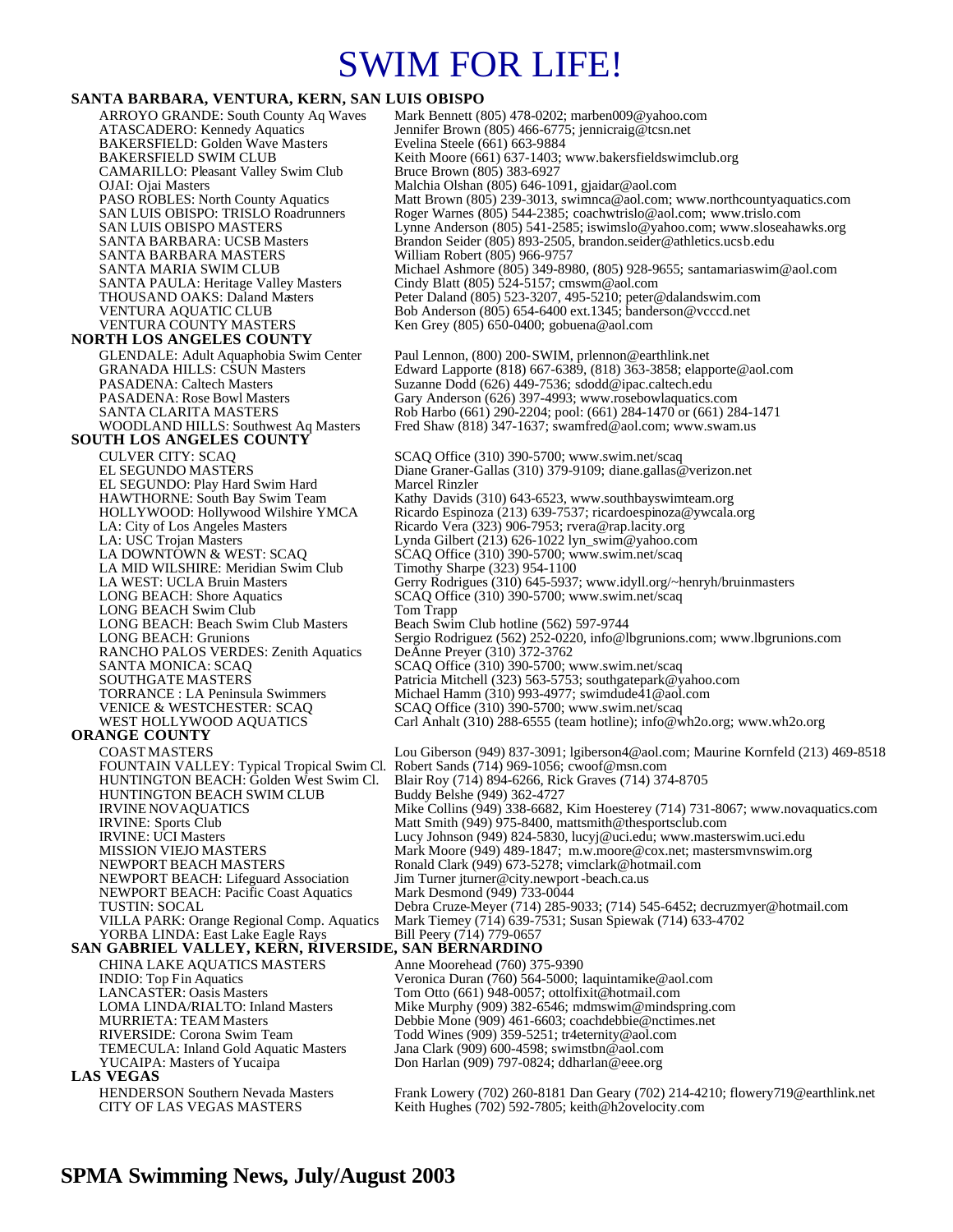# SPMA Competition Information and Instructions

**Rules:** Current USMS and SPMA rules will govern. All events are timed finals. Swimmers must check in with the Clerk of Course for deck seeded events that they wish to swim. After an event has been officially closed, swimmers may not check in. Age as of the last day of the meet determines age group for the meet. You must be 19 years of age to compete in short course yard meets. If your 19th birthday is before December 31, 2003 you may swim long course meter and short course meters meets.

**Eligibility:** Events are open to any **current** USMS registered swimmer or a foreign swimmer with a valid travel permit. SPMA swimmers are encouraged to submit their registration application with the submitted entry card, if NOT currently registered.

**Affiliation:** A swimmer's affiliation as stated on the consolidated entry card, if valid as of the first day of the meet, will apply throughout the meet, except that swimmers may unattach at any time. **Submitted Times:** Please enter your best time, a reasonable estimate or a workout time. All times must be submitted on a SPMA consolidated entry card or a copy of a SPMA consolidated entry card (below). Do not mail in the meet entry form.

**Entry Confirmation:** To avoid any concern regarding receipt of entry card, enclose a self-addressed stamped envelope or postcard or mail card "Return Reply Request". No certified, registered or special delivery mail will be accepted. Receipt of entry will not be verified by phone.

**Strictly Forbidden**: Entering more than 5 individual events per day; using hand paddles in warm-up areas; diving in warm-ups unless in designated sprint lanes (entering the warm-up pool must be done with feet first with one hand in contact with the pool deck); smoking in any area where swimmers may be present.

**Open Water**: Swimmers using non-porous neoprene swim suits,

wetsuits, or other non-porous attire will be ineligible for awards or place points.

*Thank you!* **Bekah Wright (SCAQ)** For editing and proofing this issue of SPMA Swimming News!

#### SOUTHERN PACIFIC MASTERS ASSOCIATION . CONSOLIDATED ENTRY CARD

|              | Name and the contract of the contract of the contract of the contract of the contract of the contract of the contract of the contract of the contract of the contract of the contract of the contract of the contract of the c |              |                                       |              | Male                                                       |              |                                      |              |                                          |
|--------------|--------------------------------------------------------------------------------------------------------------------------------------------------------------------------------------------------------------------------------|--------------|---------------------------------------|--------------|------------------------------------------------------------|--------------|--------------------------------------|--------------|------------------------------------------|
|              |                                                                                                                                                                                                                                |              | Age__________                         |              | Club ________________________                              |              | $Phone($ ) —                         |              |                                          |
| Event<br>No. | <b>FREESTYLE</b><br>(Submitted Time)                                                                                                                                                                                           | Event<br>No. | <b>BACKSTROKE</b><br>(Submitted Time) | Event<br>No. | <b>BREASTSTROKE</b><br>(Submitted Time)                    | Event<br>No. | <b>BUTTERFLY</b><br>(Submitted Time) | Event<br>No. | <b>INDIV. MEDLEY</b><br>(Submitted Time) |
|              | 50                                                                                                                                                                                                                             |              | 50                                    |              | 50                                                         |              | 50                                   |              | 100                                      |
|              | 100                                                                                                                                                                                                                            |              | 100                                   |              | 100                                                        |              | 100                                  |              | 200                                      |
|              | 200                                                                                                                                                                                                                            |              | 200                                   |              | 200                                                        |              | 200                                  |              | 400                                      |
|              | 400/500                                                                                                                                                                                                                        |              | Meet _______________                  |              |                                                            |              |                                      |              | FOR OFFICE USE ONLY                      |
|              | 800/1000                                                                                                                                                                                                                       |              | Surcharge                             |              | No. of events ________ $\times$ \$ ________ = \$ _________ |              |                                      |              | Amt Rec'd ____________                   |
|              | 1500/1650                                                                                                                                                                                                                      |              | Total                                 |              |                                                            |              |                                      |              |                                          |
|              | Include a copy of USMS card                                                                                                                                                                                                    |              |                                       |              | <b>Signature on back is REQUIRED!</b>                      |              |                                      |              | Include a copy of USMS card              |

Late or incomplete entries (no fee, incomplete entry card, incomplete enty data) or entries postmarked after due date MAY **BE REJECTED!** 

#### ALL MASTERS swimmers are required to send a photo-copy of their USMS card with their entry card. ALL Masters swimmers may be asked to show their USMS card if requested at the meet.

I, the undersigned participant, intending to be legally bound, hereby certify that I am physically fit and have not been otherwise informed by a physician. I acknowledge that I am aware of all the risks inherent in Masters Swimming (training and competition), including possible permanent disability or death, and agree to assume all of those risks. AS A CONDITION OF MY PARTICIPATION IN THE MASTERS SWIMMING PROGRAM, OR ANY ACTIVITIES INCIDENT THERETO, I HEREBY WAIVE ANY AND ALL RIGHTS TO CLAIMS FOR LOSS OR DAMAGES CAUSED BY THE NEGLIGENCE, ACTIVE OR PASSIVE, OF THE FOLLOWING: UNITED STATES MASTERS SWIMMING, INC., THE LOCAL MASTERS SWIMMING COMMITTEES, THE CLUBS, HOST FACILITIES, MEET SPONSORS, MEET COMMITTEES, ALL CITIES, COUNTIES, DISTRICTS AND/OR STATES IN WHICH SAID EVENT MAY BE STAGED OR IN WHICH SEGMENTS MAY BE RUN, OR ANY INDIVIDUALS OFFICI-ATING AT THE MEETS OR SUPERVISING SUCH ACTIVITIES. In addition, I agree to abide by and be governed by the rules of USMS. Finally, I specifically acknowledge that I am aware of all the risks inherent in open water swimming, and agree to assume those risks.

| <b>PLEASE SIGN:</b>                                                                                          | <b>DATE</b>                                    |  |  |
|--------------------------------------------------------------------------------------------------------------|------------------------------------------------|--|--|
| Is this your first Masters Meet?<br>Yes                                                                      | Non-SPMA swimmers please include your address: |  |  |
| No                                                                                                           | Street: Andrew Street                          |  |  |
| Read the meet information sheet carefully. Make your<br>check payable as shown on the meet information sheet | City, State, Zip: $\frac{1}{2}$                |  |  |
| and mail it to the address shown.                                                                            |                                                |  |  |
| 12/9A                                                                                                        |                                                |  |  |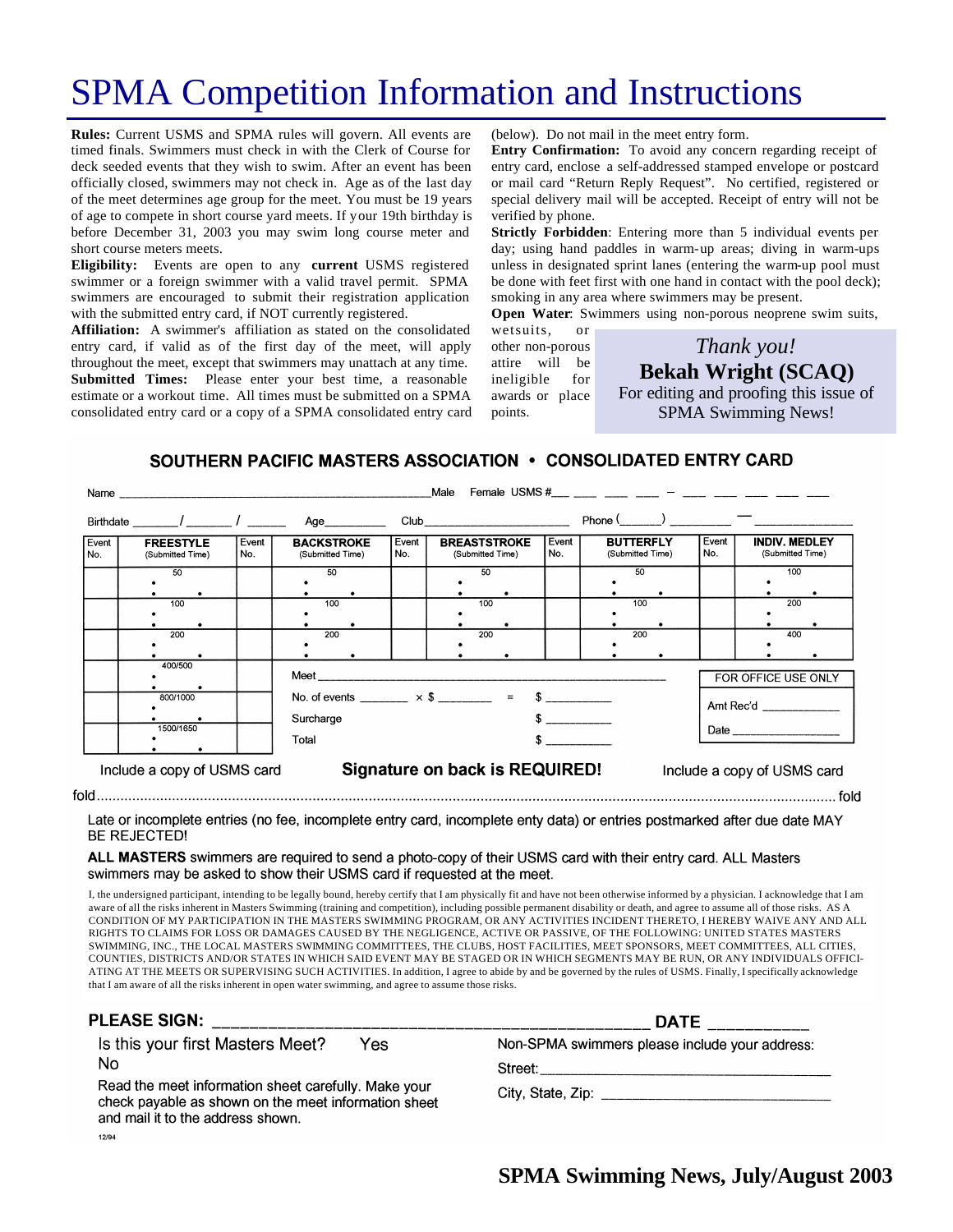### **Mission Viejo Nadadores 2003 SPMA Regional and Southwest Zone LCM Championships Sunday—Monday, August 9-11, 2003**

#### Sanction number: 333-023

**Directions:** Marguerite Recreation Center, 27474 Casta Del Sol, Mission Viejo, CA 92692. Take I-5 to La Paz exit. Turn east on La Paz, left on Marguerite, right on Casta Del Sol. Turn right at first driveway. Swim parking lot is behind the tennis courts on right with the exit being at upper level. Do not park in tennis lot.

**Fees:** Flat fee of \$35.00 if POSTMARKED on or before Friday, July 25, 2003. Add \$10.00 late fee for all entries POSTMARKED on or after Saturday, July 26, 2003. All entries must be RECEIVED by Friday, August 1, 2003. **NO INDIVIDUAL DECK ENTRIES ARE ALLOWED.** Relay-only swimmers: Swimmers who plan to swim only in relays may do so, for a \$10.00 fee. Relay-only swimmers must also sign a consolidated entry card and may deck enter the meet. Swimmers are limited to entering and swimming a total of 8 individual events for the entire meet (no more than 5 per day), plus relays.

**Seeding**: Men and women will be seeded together for both the 1500 and 800 m Freestyle, based on entry time. Scoring will be separate, by gender and age group. All individual events plus 400 and 800 meter relays will be seeded and swum slowest to fastest. The 200 meter relays will be seeded by age group. Except for the 1500 and 800 meter Freestyle events all events will be swum men and women separately.

**1500 and 800 Freestyles:** The first 80 swimmers to enter each event and check-in on race day will be guaranteed a lane assignment. If more than 80 enter either of these events, a waiting list will be established, based on the date the entry was received (or, if many received on the same day, the order in which the envelopes are opened). Wait list swimmers should check-in for either event by the posted deadline. You will be called to fill vacancies based on the order your entry was received. You may swim both distance freestyle events, subject to the 10-heat restriction for each race. Please indicate your 1st choice on your entry card, should one or the other event be filled.

**Timing:** Electronic timing will be used. The meet hosts will make every effort to provide one timer for each lane. Swimmers from all clubs are expected to assist with timing. Clubs may be assigned lanes for timing, based on the number of their swimmers participating in the meet. Swimmers in the next heat should assist by stepping forward and pushing a timing system button for the finish of the swimmer in the preceding heat.

**Check-in:** This will be a "DECK-SEEDED" meet. You MUST check-in for all events you wish to swim.

**Awards:** Individual: Custom medals for places 1st-3rd, SPMA ribbons for places 4th-6th for each age group and gender. Relays: Custom medals for 1st place, SPMA ribbons for 2nd and 3rd places. Sp ecial awards for high point male and female swimmer in each age group, based on points from individual events. Awards to top 10 teams, based on combined scoring for men and women, individual events plus relays, including mixed relays.

**Entries:** Mail entries, entry card, copy of USMS card, and fees (payable to Mission Viejo Nadadores) to: MVN Masters Swimming, 25108-B Marguerite Parkway PMB #175, Mission Viejo, CA 92692. Receipt of entry will **NOT** be verified by phone. Send a SASE or stamped postcard for return receipt.

**Questions:** Call (949)489-1847 or send an email to Mark Moore: m.w.moore@cox.net

*Please read the general information on entering swim meets on the third page of this newsletter!*

#### **Saturday, August 9 Warm-up at 7:45 a.m. Meet starts at 9:00 a.m.**

**Saturday**: Check-in for events 1 and 2 will close at 8:40 a.m. Check-in for events 3-6 will close at 9:00 a.m. The check-in deadlines for all other Saturday events will be announced at the meet.

- 1. Women's 200 m Ind. Medley 2. Men's 200 m Ind. Medley 3. **Women's 200 m Medley Relay\*** 4. **Men's 200 m Medley Relay\*** 5. Women's 200 m Butterfly 6. Men's 200 m Butterfly 7. Women's 50 m Backstroke 8. Men's 50 M Backstroke 9. Women's 100 m Breaststroke 10. Men's 100 m Breaststroke 11. **Mixed 200 m Freestyle Relay\***  12. **800 m Freestyle Relay (Women, Men, Mixed)**  13. Women's 50 m Fly 14. Men's 50 m Fly 15. Women's 100 m Freestyle 16. Men's 100 m Freestyle 17. Women's 200 m Backstroke 18. Men's 200 m Backstroke
- 19. **400 m Freestyle Relay\* (Women, Men, Mixed)**
- 20. 400 m Freestyle (Women, Men)

#### **Sunday, August 10 Warm-up at 7:45 a.m. Meet starts at 9:00 a.m.**

**Sunday**: Check-in for events 21 and 22 will close at 8:40 a.m. Check-in for events 23-26 will close at 9:00 a.m. The check-in deadlines for all other Sunday events will be announced at the meet. Check-in for the 800 m Freestyle will close at the conclusion of the Men's 100 m Backstroke on Sunday.

| 21. | Women's 200 m Freestyle                                      |
|-----|--------------------------------------------------------------|
| 22. | Men's 200 m Freestyle                                        |
| 23. | Women's 200 m Freestyle Relay*                               |
| 24. | Men's 200 m Freestyle Relay*                                 |
| 25. | Women's 200 m Breaststroke                                   |
| 26. | Men's 200 m Breaststroke                                     |
| 27. | Women's 50 m Freestyle                                       |
| 28. | Men's 50 m Freestyle                                         |
| 29. | Women's 100 m Backstroke                                     |
| 30. | Men's 100 m Backstroke                                       |
| 31. | Mixed 200 m Medley Relay                                     |
| 32. | Women's 400 m Ind. Medley                                    |
| 33. | Men's 400 m Ind. Medley                                      |
| 34. | Women's 50 m Breaststroke                                    |
| 35. | Men's 50 m Breaststroke                                      |
| 36. | Women's 100 m Butterfly                                      |
| 37. | Men's 100 m Butterfly                                        |
| 38. | 400 m Medley Relay* (Women, Men, Mixed)                      |
| 39. | 800 m Freestyle (Women, Men)                                 |
|     | <b>Monday, August 11</b>                                     |
|     | Warm-up at 4:00 p.m.                                         |
|     | Meet starts at 5:00 p.m.                                     |
|     | Check-in for the 1500-meter Freestyle will close at $4.30$ p |

r the 1500-meter Freestyle will close at 4:30 p.m. Monday. 40. 1500 m Freestyle (Women, Men)

\***Relays:** A swimmer may swim only one relay in each of event 12, 19 and 38 (e.g., Women, Men or Mixed). For entry information please see the additional information online at www.spma.net.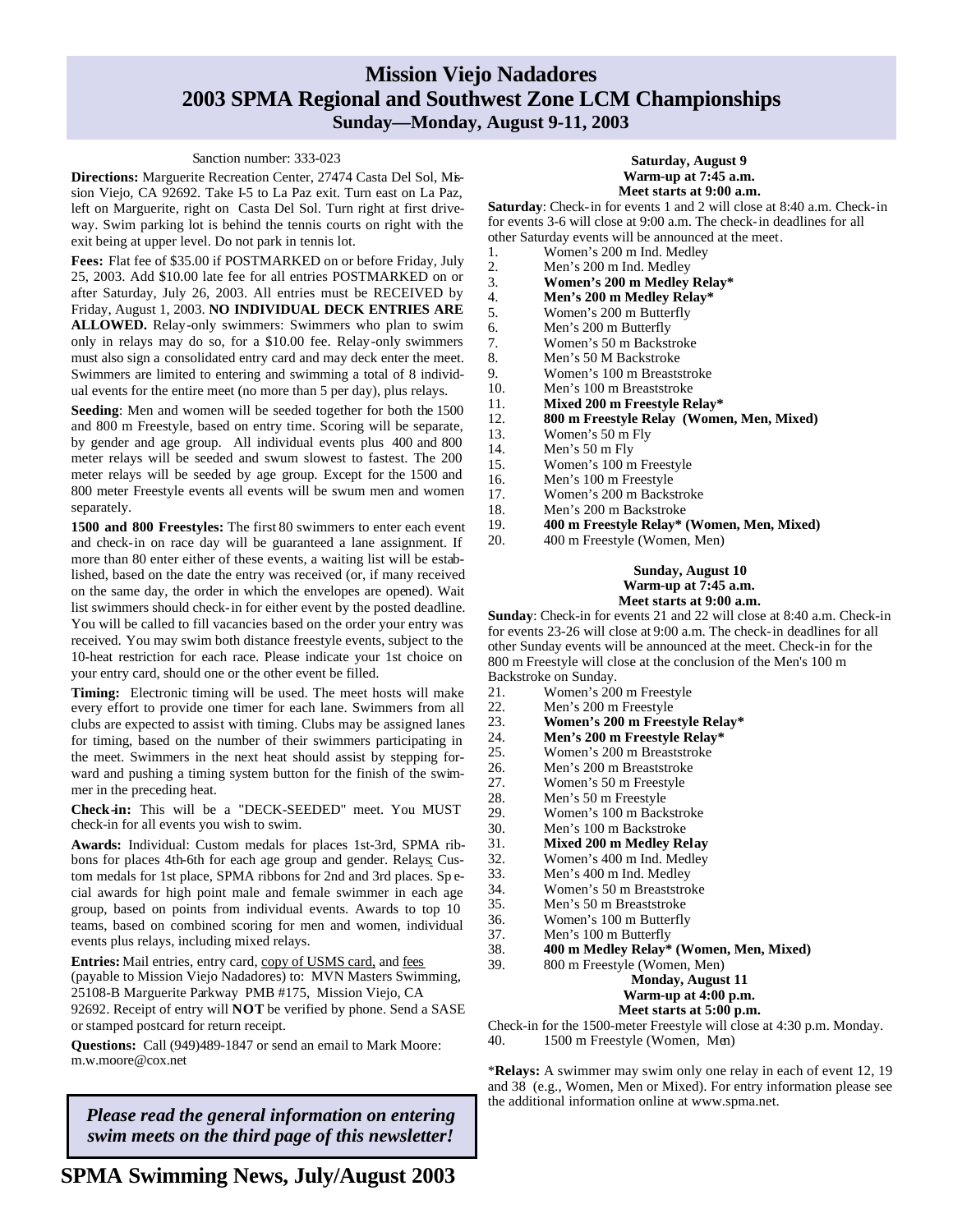### **Long Beach Swim Club 2003 Omar Nielson Naples Island Swims Sunday, July 27th, 2003**

Sanction number: 333-053 **Distance:** 1000 meter, 1-mile, and 3-mile.

**Location:** Alamitos Bay, Long Beach (Bay Shore and 54th Place, between Ocean Blvd. and 2nd St.). Water temperature for this race is usually 63-66°F. The courses are located entirely within Alamitos Bay (no surf). Parking is available along Ocean Blvd. and in city lots (\$0.25 per 15 minutes). No parking along Bay Shore or 54th Place (tow-away zone).

**Check-in:** Check-in begins at 7:30 a.m. and closes at 8:50 a.m. The 1-mile starts at 9:00 a.m., the 3-mile starts at 9:10 a.m., and the 1000 meter swim starts at 9:30 a.m. Anyone still in the water at 11:30 a.m. will be picked up and returned to the finish line.

**Entries:** Pre-registration is \$25 and must be postmarked by Friday, July 18, 2003. Fee includes long-sleeved t-shirt designed for this event. Race day registration (or if postmarked after July 18) is \$30 (t-shirts not guaranteed for late entries). Additional tshirts may be pre-ordered for \$13. To enter, send a copy of your USMS card, a completed SPMA consolidated card (indicate 1000 m, 1-mile, or 3-mile), and your t-shirt size with your check payable to: Long Beach Swim Club. Mail to: Long Beach Swim Club, P. O. Box 3368, Long Beach, CA 90803.

**Awards:** Custom Naples Island awards for 1st to 3rd in each age group and each race.

**Additional Information:** Lucy Johnson, lucyj@uci.edu

### **5th Annual Pismo to Avila Pier to Pier Swim Saturday, September 13th, 2003**

Sanction number: 333-051

#### **Distance**: 6.2 miles

Location: Enter the ocean on the south side of the Pismo Beach Pier. Swim northwest, exiting the ocean on the west side of the Avila Beach Pier.Avila Beach is located 7 miles from San Luis Obispo. Expected water temperature 55-62 degrees. Each participant must arrange for their own escort. NO EXCEPTIONS. No Deck entries.

**Check-in:** Meet at Avila Beach on the sand just west of the Avila Pier. Check in at 6:45 AM. Race instructions promptly at 7:30 AM. Race begins at 8:00 AM.

**Entries:** Registration forms will be available at the website by end of June.

**Is this swim for me?** This swim event is only for those experienced in cold water and long distances in open water. If you are apprehensive about participating in this swim or about your ability to complete the distance or are apprehensive about the water temperature, do not consider participating.

**Additional Information:** Dave Van Mouwerik,

dave@avilaswimming.com, 805-782-0612, www.

avilaswimming.com and click on the "pier-to-pier" buoy.

### **Newport Beach Lifeguards Corona del Mar Don Burns Scholarship Swim Saturday, August 23rd, 2003**

Sanction number: 333-054

**Distance**: 1 mile.

**Location:** Big Corona Beach in Corona Del Mar.

**Check-In**: 9:15 a.m. at Lifeguard Tower #3 - next to the jetty. The swim starts at 10:00 a.m.

**Course**: Start from the beach next to the Corona Del Mar jetty; swim to a buoy 100 yards offshore, down the coast along the swim lines, past spectacular cliff side homes and rocky coastline to the secluded cove of Little Corona, round buoys and return up coast to the first buoy and swim to an onshore finish where you began. It is always recommended that swimmers wear a bright cap and be accompanied by a paddler.

**Entries**: Pre -registration is \$20 (includes t-shirt) and must be postmarked by Saturday, August 16th. Race day entry is \$25 (includes t-shirt). Additional t-shirts are available for \$10. To enter, send a copy of your USMS card, an SPMA consolidated card, and your t-shirt size with your check payable to: N.B.O.L. A. Mail to: Nadine Turner, One Giverny, Newport Coast, CA 92657.

**Additional Information:** Nadine Turner 949-640-5350, nadineturner3@cox.net, www.newportlifeguard.org

### **2nd Annual American Mile Saturday, September 14th, 2003**

Sanction number: 333-052

**Distance:** 1 mile swim on a triangular course. **Location:** Salt Creek Beach is located off Pacific Coast Hwy (PCH) in Dana Point. The course is located south of Lifeguard Tower #3, directly below the Ritz Carlton Hotel. From the North: Take I-5 south to Crown Valley Pkwy, exit and turn right. Take Crown Valley Pkwy to the end and turn left on PCH and go 0.7 mi. Turn right at Ritz Carlton Rd and park in lot on left. From the South: Exit I-5 at PCH/Beach Cities exit and proceed north on PCH through Dana Point for 3.1 mi. Turn left at Ritz Carlton Dr, then right into the lot. Look for neon signs and walk through tunnel down to beach. Race is to the left of the guard towers. Parking is \$1/hr, bring quarters or dollars.

**Fundraiser:** \$20 of every pre-race entry will support the Twin Towers Orphan Fund, for education and mental support of young victims of the September 11, 2001 tragedy. 100% of race day entries will go to this fund.

**Check-in:** Check in 8:30-9:30 a.m. Race begins at 10:00 a.m. **Entries:** Pre-registration \$30 (includes a commemorative embro idered bucket hat) and must be postmarked by Saturday, Sept. 6th Entries postmarked after Sept. 6th will be accepted, but no hat will be available. Race day registration is \$30. SPMA registration on race day is \$20 (late year registration fee).

To enter, send a copy of your USMS card, an SPMA consolidated card, your hat size  $(S, M, L \text{ or } XL)$  and your check payable to: Bert Bergen. Please write "American Mile" in the memo area. Mail to: Bert Bergen, 33321 Bremerton St. Dana Point, CA 92629.

**Awards:** Gift certificates for top 3 age group finishers. Special awards for fastest male and female, 10-49 and 50+. **Additional Information:** Bert Bergen 949-661-8360, bergenluau@cox.net.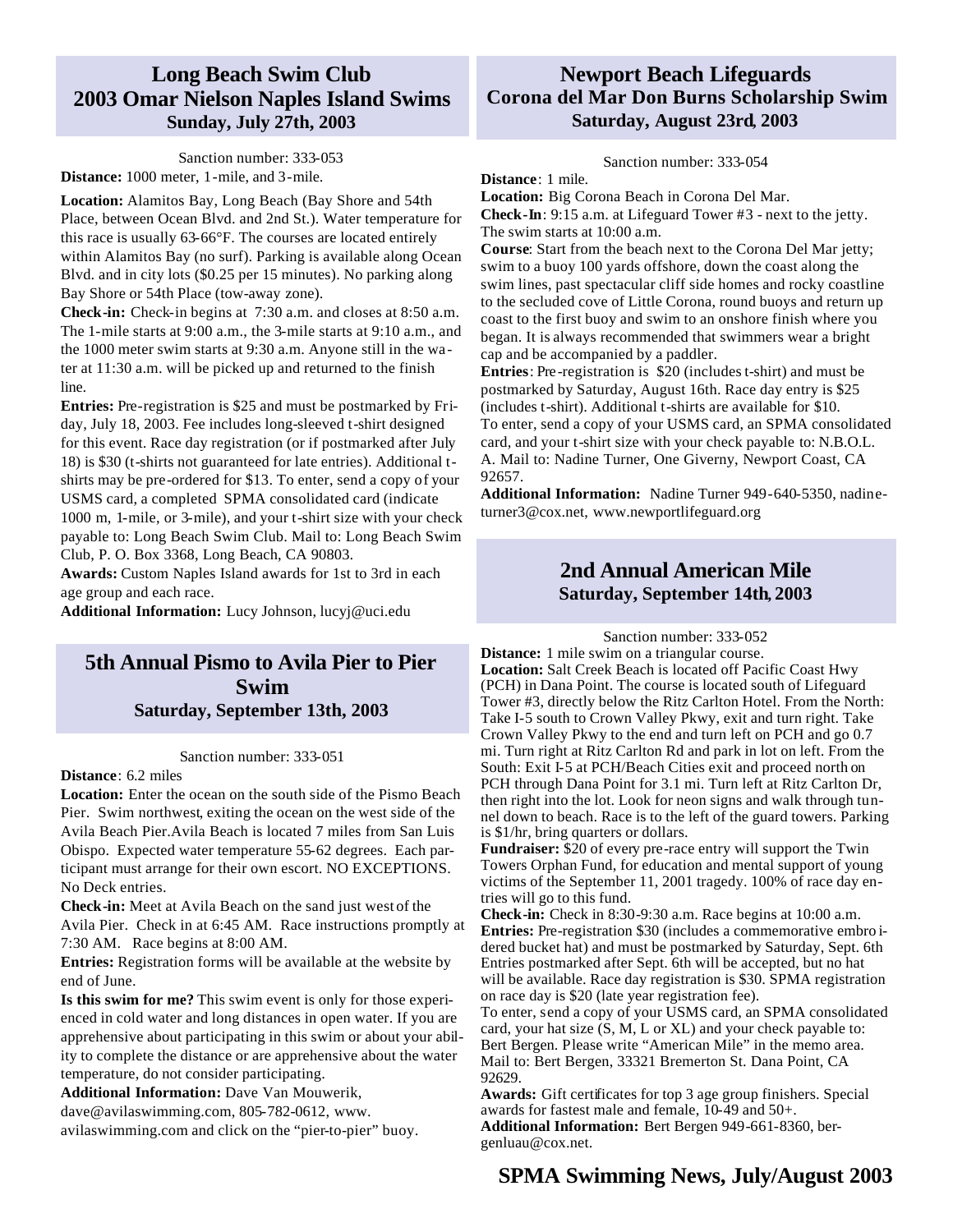## Glucosamine Sulfate and Chondroitin Sulfate for Joints by Jessica Seaton

Many older swimmers are probably already taking either glucosamine sulfate or chondroitin sulfate or both.

#### *What is glucosamine sulfate?*

Glucosamine sulfate is a basic building block used by the body to make cartilage, as well as tendons, ligaments, skin, heart valves, bone, and synovial fluid (joint fluid). It is also one of the molecules used by the body to synthesize chondroitin sulfate. Most of the research on glucosamine sulfate has focused on its effects on the joints.

Joints are the intersection of two bones whose ends are covered in cartilage. The joint capsule surrounds the ends of two bones and has an inner synovial lining that secretes synovial fluid to protect and lubricate the cartilage ends. Ligaments provide stability by connecting bone to bone and lie outside the joint capsule. Tendons connect muscle to bone.

#### *What is chondroitin sulfate?*

Chondroitin sulfate is a larger molecule used by the body to make cartilage, ligaments, tendons, and bone. Glucosamine is one of chondroitin's building blocks. Like glucosamine, chondroitin sulfate has been studied mainly in its role with joints.

#### *What is arthritis?*

Arthritis is generally an acute inflammation of a joint. The most common form of arthritis is osteoarthritis, or degenerative joint disease (DJD). This is the arthritis of aging and its symptoms are felt in the joints. By age forty, 90% of the population will have some degree of degenerative joint disease, including decreased joint space and bone spurs (osteophytes), but not everyone will have symptoms. A feeling of stiffness in the joints in the morning is a typical sign of arthritis. Knees, hips, hands, fingers, lower back, and neck are the joints most commonly affected.

#### *How do glucosamine sulfate and chondroitin sulfate work?*

Radiographs of joints affected by DJD show joint space narrowing. In reality, this is a decrease in the thickness of the cartilage around the ends of the bones. Cartilage is made by cells called chondrocytes. As we age, chondrocytes produce less cartilage. Glucosamine sulfate increases production of cartilage in two ways. First, chondrocytes use it directly as raw material to make more cartilage. Secondly, glucosamine sulfate stimulates chondrocytes to manufacture more cartilage and to replace unhealthy cartilage with fresh, healthy cartilage. Healthy cartilage, in turn, allows more good nutrients to reach the chondrocytes, and thus continue the cycle of creating more healthy cartilage. Glucosamine sulfate also inhibits the breakdown of cartilage.

While less research has been done on chondroitin sulfate, it too appears to help the joints by increasing the viscosity and amount of joint fluid (hyaluronic acid), inhibiting the breakdown of cartilage and reducing joint inflammation.

#### *How does glucosamine sulfate compare to non-steroidal antiinflammatory drugs?*

Studies have shown that patients who take non-steroidal anti-

**SPMA Swimming News, July/August 2003**

inflammatory drugs (NSAIDs) felt better initially, but after three to six weeks the group on glucosamine sulfate felt better. While they reduce pain and inflammation, NSAIDs inhibit the production of new cartilage. This prevents the joints from healing and improving. When NSAIDs and glucosamine sulfate are taken together, joints did not deteriorate as rapidly as when only NSAIDs are taken.

#### *What kind of supplements are most effective?*

Both glucosamine sulfate and glucosamine hydrochloride supplements are sold over the counter. Although the manufacturers of glucosamine hydrochloride say there is no difference between the two, all the studies showing positive effects were with glucosamine sulfate, and no studies to date have shown that glucosamine hydrochloride works. For that reason, if you are purchasing glucosamine, make sure it is glucosamine sulfate and not glucosamine hydrochloride. Ninety percent of glucosamine sulfate is absorbed. Purified chondroitin sulfate is absorbed by the human gastrointestinal tract, but probably not nearly as well as glucosamine sulfate. Purified chondroitin sulfate is very expensive.

Consumerlab.com, which tests natural food store supplements, found that most supplements labeled glucosamine do contain glucosamine. However, supplements containing a combination of glucosamine and chondroitin generally do not contain chondroitin in amounts considered effective. Generally, supplements available to professionals, such as chiropractors and naturopathic doctors, are consistently of a higher quality. If you buy your supplements from a health food store, check the Consumerlab.com website first for the most effective products.

#### *What about dosing, side effects, and contraindications?*

The average dose for glucosamine sulfate is 1500 mg per day, and 1200 mg for chondroitin sulfate. It can be taken in one dose, or split into several doses. Side effects for both supplements are minimal, particularly when compared to NSAIDs, and consist primarily of digestive complaints. People with a sensitivity to shellfish might want to avoid glucosamine sulfate, since it is manufactured from shellfish, although no known adverse cases have been reported. Diabetics should discuss glucosamine with their doctors before taking it, and should monitor their blood sugar initially. As with any supplement, stop taking it if it you experience side effects.

#### *Some final thoughts*

While most of the research on glucosamine sulfate has been done on DJD, I have found that it helps in healing swimming and other sports-related injuries. This makes sense, as it is a building block for tendons and ligaments. It is particularly helpful in cases of knee injuries because of its healing effect on the knee cartilage and the cartilaginous menisci of the knee. For acute injuries, I recommend 1500 mg per day until the injury has healed.

*Dr. Jessica Seaton is a chiropractic orthopedist in private practice in West Los Angeles. She is the current chair of the USMS Sports Medicine Committee. She has been swimming with West Hollywood Aquatics for over 12 years. She may be reached at (310) 470-0282 or Jseaton@aol.com.*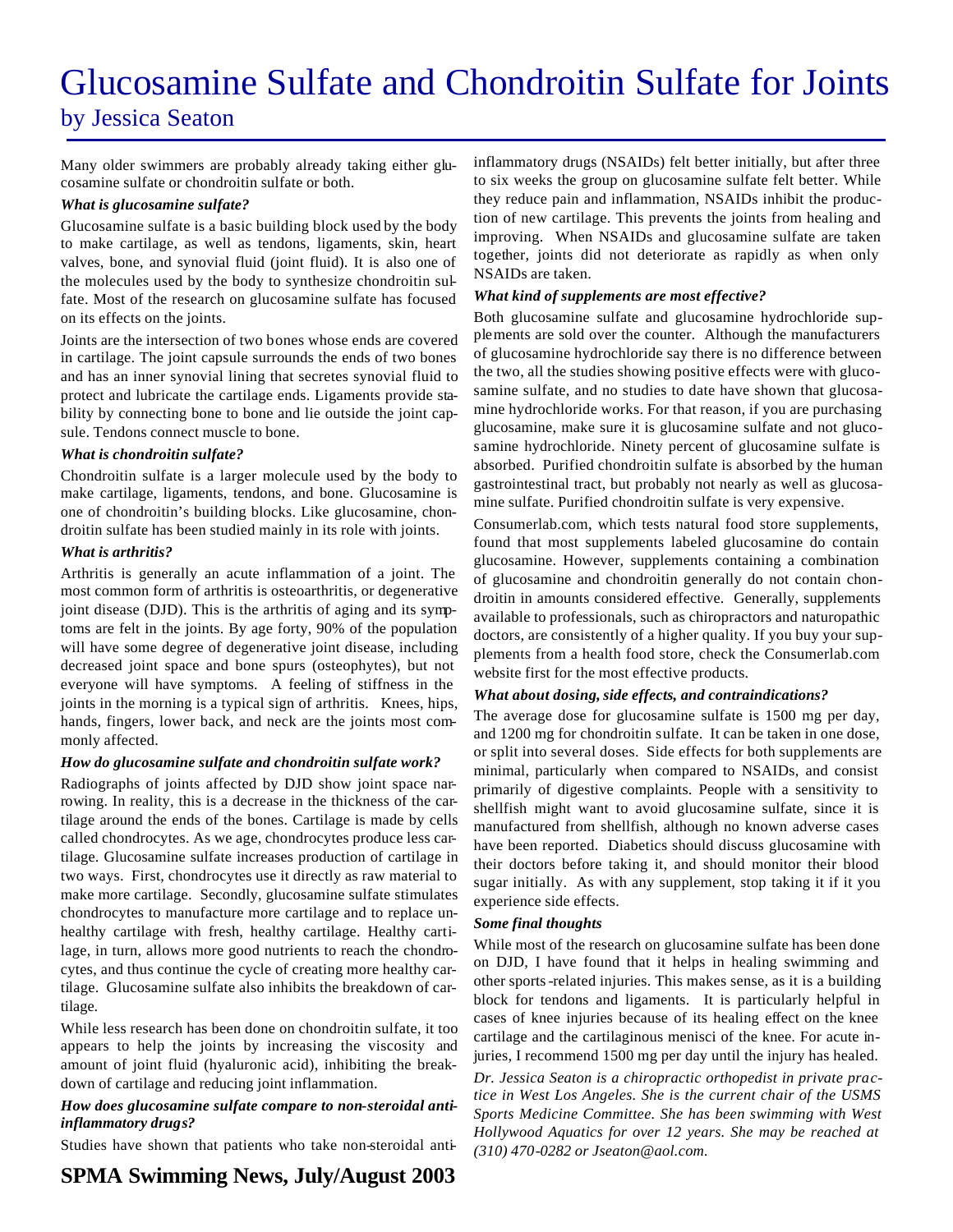## Sanctioned and Recognized Events: What are they? By Julie Heather

SPMA is responsible for sanctioning and recognizing USMS events in our area. There are some big advantages to hosting and swimming in a sanctioned event. For pool meets, your times are considered for USMS and World records, and USMS Top Ten rankings. In order to compete in a sanctioned event you must be registered with USMS.

Hosts of sanctioned events are required to comply with both the USMS rules and local requirement, ensuring a high quality meet or open water swim.

#### Another advantage to participating in a sanctioned event is that you are covered by the USMS insurance policy, and so is the host club.

The second category of events are "recognized" events. Swims by USMS swimmers in these events may be considered for Top Ten and USMS records. Recognized events must have an observer to determine that the event conforms to the relevant USMS swimming rules and regulations.

## SPMA Video Library Reviews by Lynda Gardener

SPMA has a video lending library available to all registered swimmers (see the last page of the newsletter for a list of videos and borrowing information.)

#### **Freestyle and Backstroke – The Total Immersion way; Terry Laughlin**

Terry Laughlin is well known for his Total Immersion Workshops where he teaches the swimmer to flow through the water with effortless strokes. This video demonstrates a series of progression drills in both freestyle and backstroke, starting from basic body position leading up to the complete stroke. Attention to detail is good. Demonstrations are well explained with lin king drills. Focus is mainly on good body position in the water and maintaining it during the stroke working on core body strength and rotation. Actual stroke mechanics are not discussed.

This video would be beneficial to all ages and of particular advantage to swimmers with short, choppy strokes and poor body position. Swimmers of any level can practice these progression drills daily. The swimmers feel of the water will improve and, ultimately, will help them to swim faster.

*Recommended for all ages and levels.*

#### **Don Gambril's Classic Series – Women's Swimming**

This is an instructional video with good use of underwater footage and slow motion coverage of all four strokes. Although the video is almost 20 years old, it still has some valuable tips for competitive swimmers.

Don Talbot and Paul Bergen cover the breaststroke, using Olympian swimmers to demonstrate the stroke. It is interesting to see how the stroke has evolved over the years. Although the technique has changed considerably over time, the demonstration of turns is excellent.

Paul Bergen and Randy Reece cover the butterfly. Tracy Caulkins makes butterfly look effortless. There is excellent footage on both above and underwater dives/starts. The underwater footage shows good technique and good turns.

Don Talbot and Mitch Ivy cover the backstroke. Again, good use of underwater footage in slow motion. It is interesting seeing different ex- Olympic swimmers using different stroke patterns underwater! The turns are no longer used in modern backstroke.

There is a lot more attention to technique detail in the freestyle segment with excellent footage. The freestyle dive is wellcovered.

*Recommended for competitive swimmers, bearing in mind the changes that have taken place over the past twenty years.*

#### **Don Gambril's Gold Medal Series – Backstroke**

Although this title dates back to the 1980's, it is still a good instructional video. The narration and detail to technique is good. Underwater as well as surface coverage is good. Numerous drills, many still seen used by coaches daily, are demonstrated with good attention to kicking. Although the turn techniques are old, a lot of Masters swimmers will be very familiar with them. Again, it is interesting to see the evolvement over time! *Recommended for all levels and ages.*

#### **The Backstroke – From the Bottom Up**

David Bottom narrates and demonstrates. The video has good visuals starting with basic body position. The underwater coverage of streamlining is excellent. Although the turns demo nstrated are obsolete, the lead into and out of the turns is good. Starts are well demonstrated.

I personally, found some of the repetition boring. *Recommended for the beginner Masters swimmer.* 

## USMS Record Breakers: 2003 Short Course Yards Season

The following swimmers broke 2002 USMS Records during the 2003 Short Course Yards Season. These records are among the toughest, so congratulations are in order to these swimmers!

Paul Carter (SCAQ) 45-49 100 Butterfly (he surpassed the old mark 3 times during the season!) Jurgen Schmidt (SBM) 80-84 1650 Freestyle George Watson (UNAT) 55-59 1650 Freestyle